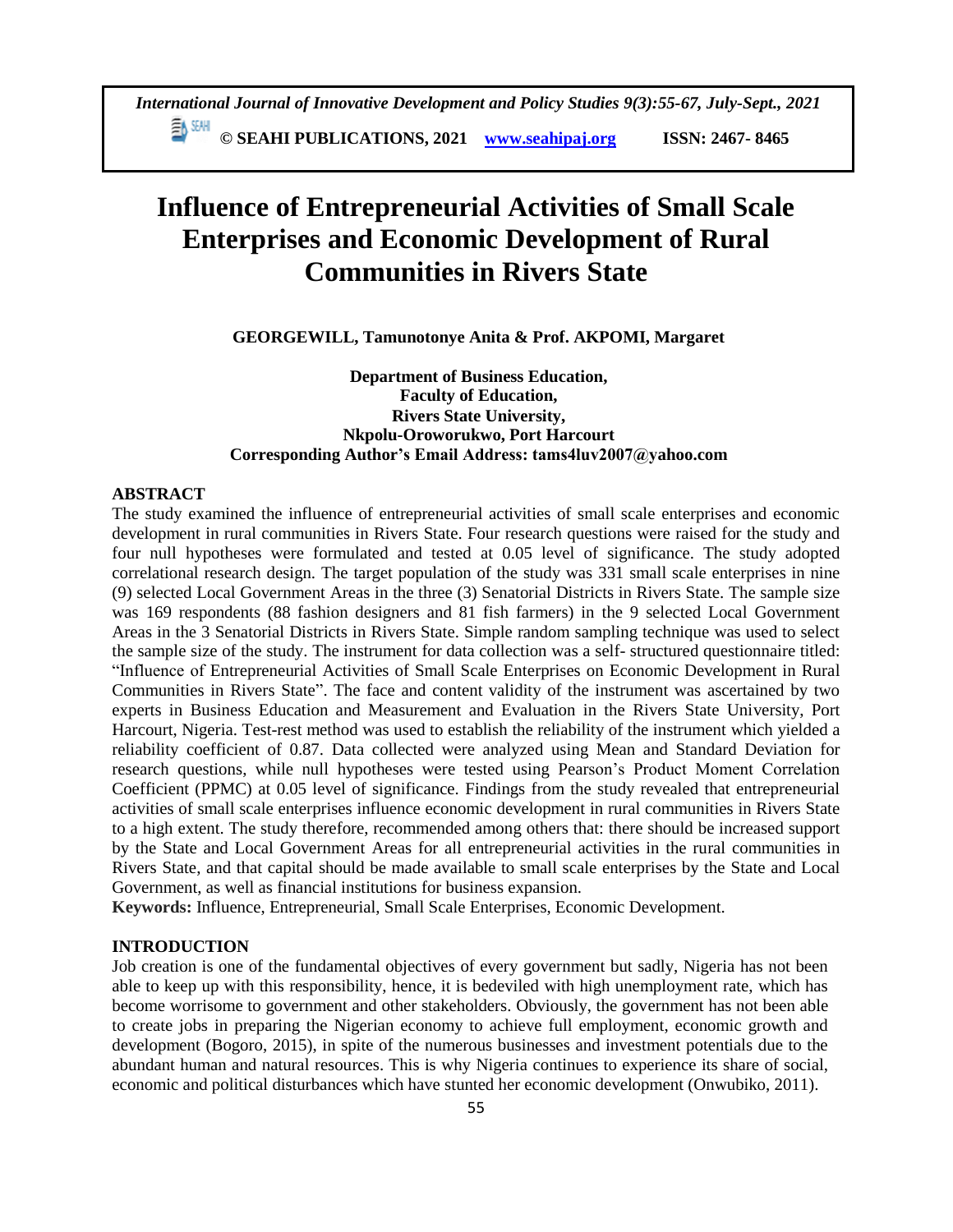Economic development is an all-encompassing, multifaceted and multidimensional concept being a measure of welfare and well-being, unlike economic growth. On one hand, economics is a social science that is concerned with human beings and social systems by which they organize their activities to satisfy basic material and non-materials needs. While on the other hand, Todaro and Smith (2011) maintained that, development is a process of improving the quality of all human lives and capabilities by raising people's standard of living, self-esteem, and freedom. In light of the above, researchers hold the view that economic development entails incremental transformation of an economy from stagnation to growth, and from low-income to high income status, where the economy has overcome problems of absolute poverty. In reality, economic development is about reducing poverty, enhancing public provision of education, improving health care and the maintenance of law and order, as well as guarantee civil liberties and opportunity for civic participation.

The United Nations Development Programme (UNDP, 2016) provides the Human Development Index (HDI) as one measure of economic development; using real national income per head, adult literacy rate, the average years of schooling, and life expectancy ranking, alongside Gross Domestic Product (GDP) per capita income as a benchmark for measuring development, under the assumption that higher national income translates directly into a higher level of development. It is true that, if one compares a country's ranking in terms of its HDI with its ranking in terms of its GDP per capita, one may make some useful conclusions about the country's success in translating the benefits of national income into achieving economic development (UNDP, 2016). It is therefore, pertinent to note that, the HDI is a composite that brings together three variables; a long and healthy life, improved education, and a decent standard of living (UNDP, 2016), which can only be achieved through robust entrepreneurial activities. Entrepreneurial activity connotes enterprising human actions (in form of fashion designing, hair styling, fish farmers, and poultry farming) in pursuit of value creation through creating or expanding economic activity, by identifying and exploring new products, processes or market (Organization for Economic Cooperation and Development (OECD), 2006).

In the same vein, researchers have identified some fundamental objectives that seemed to drive entrepreneurial policy at the national level, to increase competition, strengthen local production chain, diversify the economy, and create employment and reduce unemployment. In this regard, Organization for Economic Cooperation & Development (OECD) (2006) launched an entrepreneurship Indicators Programme (EIP) to build internationally comparable statistics on entrepreneurship and its determinants, whose aim is to create a durable, long-term, programme of policy-relevant entrepreneurship statistics. As such, the activities involve developing standard for engaging countries and international agencies in the collection of data and other information (Ahmad & Seymour, 2008). This may be one of the reasons which prompted Awogbenle and Iwuamadi (2010) to argue that percentage(s) of small and medium scale enterprises (SMEs) operating in any economy has increased tremendously in recent times; hence they are regarded as an economy's growth engine. In buttressing this fact, it is evident that large corporations have lost huge percentage of patronage to the benefit of SMEs which have become a major source of employment thereby reducing the high rate of unemployment and economic stagnation, as it enhances socio-economic harmony and improve living standard of the citizenry, among other things, indicating a shift towards enhanced entrepreneurial activities (Awogbenle & lwuamadi, 2010).

Realizing the importance of developing entrepreneurial activities in Nigeria, the Federal Government being this in mind, introduces policies and programmes to establish institutional arrangements as well as agencies such as, National Directorate of Employment (NDE), Small and Medium Enterprises Development Agencies (SMEDAN), Subsidy Reinvestment Programme (SURE-P), Youth Enterprise With Innovation in Nigeria (YOUWIN), Better Life Programme, Peoples' Bank, National Agency for Poverty Eradication (NAPEP), the National open apprenticeship scheme, the graduate job creation loan Guarantee Scheme, Agricultural sector Employment programme, Social Investment Programme (N-Power), and the most recent Trader Moni, to curb unemployment and encourage effective entrepreneurial development to boast entrepreneurial activities (Idam, 2014; Osemeke, 2012). It is worthy of note that, all of these entrepreneurial programmes have not successfully achieved the intended plan for them.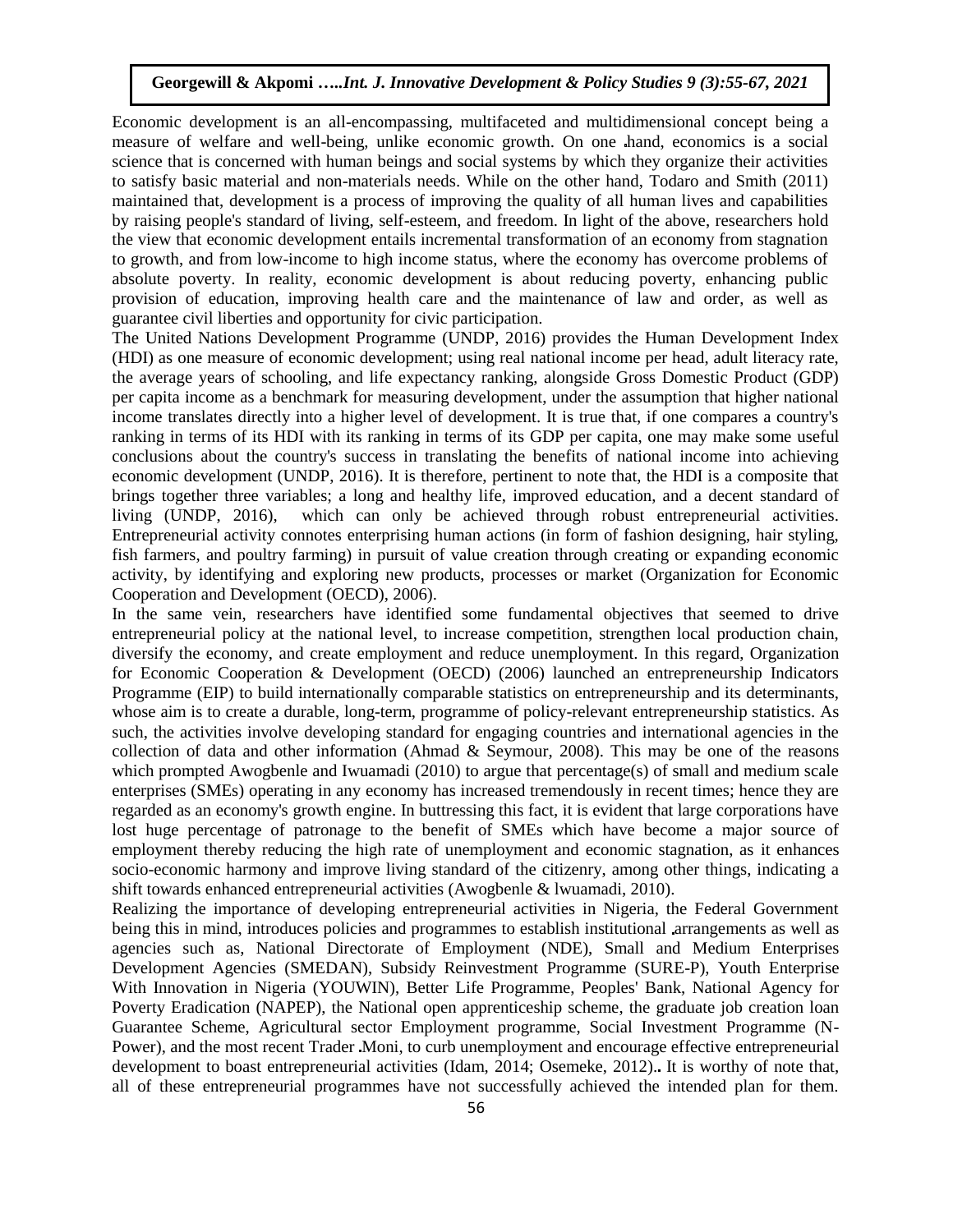Hence, private individuals in Nigeria are forced to practically engage in entrepreneurial activities to earn a living. Narrowing this scenario down to rural communities in the three senatorial districts in Rivers State, namely; Rivers-West, Rivers-East, and Rivers South-East, private individuals now engage in small scale businesses such as hair stylist, fashion design, fish farming, and sale of livestock feeds and poultry farmers.

Notwithstanding, several research works have been conducted on entrepreneurial activities and economic development respectively, such as those of Awogbenle and Iwuamadi (2010), Ishola and Akintoye (2008), Osemeke (2012), Wiklund and Shepherd (2003), but there seem to be no clear evidence of research on entrepreneurial activities and economic development, especially in rural communities in Rivers State. Given this perceived gap in literature, the point of departure for this study is to conduct an empirical study on entrepreneurial activities and economic development in rural communities in Rivers State. Hence, this study was geared toward ascertaining the influence of entrepreneurial activities of small scale enterprises on economic development in rural communities in Rivers State.

#### **REVIEW OF RELATED LITERATURE**

Sexton and Bowman (1985) noted that entrepreneurs renew the economic activities by introducing new ideas, new processes, new products and services for the development of an economy as high correlation is noticed between the need for achievement motivation and successful economic activities in his study of motivational orientation. Wiklund and Shepherd (2003) viewed progress in economics due to high degree of their need for achievement motivation as a result of their child rearing practices. Sexton and Bowman (1985) explained that entrepreneurs practice ideologies relating to factors generating need for achievement motivation because these gives them high sense of psychological satisfaction. Li (2002) tries to relate motivation directly with entrepreneurship assuming that it is the immediate cause of the entrepreneurship. In the same vein, Wiklund and Shepherd (2003) stated that the disadvantaged minority group is mostly the source of entrepreneurship. Wiklund and Shepherd (2003) argued that the forces of disruption against the stability of traditional society were powerful to have creative personalities. This historical view implies that entrepreneurs are not equally distributed in the population, and the minorities, on the basis of religion, ethnic, migration or displaced elites have provided most of the entrepreneurial talent but not all the minority groups are the sources of entrepreneurship.

However, Sexton and Bowman (1985) argued that the marginal situation is not the guarantee for the growth of entrepreneurship. Sexton and Bowman (1985) suggested that entrepreneurial behavior is a function of the surrounding social structure and it is influenced by manipulatable economic and social incentives. Therefore, his model is based upon experimental psychology but identifies sociological variables as the determinants of entrepreneurial growth. Early research into entrepreneurship often focused on the psychological characteristics of entrepreneurs (Wiklund & Shepherd, 2003). Trait approaches were often employed, and long lists of entrepreneurial traits were identified. Studies have held that the potential entrepreneur can be identified through the examination of key attitudes and intentions as empirical studies show that intention is the single best predictor of human behavior (Thaddeus, 2012; Chen, 2005). Also, findings from different studies have shown that entrepreneurial potentials are not found with all individuals (Thaddeus, 2012). Li (2002) introduced the notion of entrepreneurial potential in a bid to enhance fulfillment of the psychological state of entrepreneurs. Thaddeus (2002) noted that potential entrepreneurs' surface and take the initiative when an attractive opportunity presents itself. For an opportunity to be seized, someone must first recognize it as a personally viable opportunity. When potential entrepreneurs and opportunities coincide, entrepreneurial behavior may take place, and a new firm can be founded. Thus, the joint occurrence of two events is critical for the emergence of entrepreneurship and as a result creation of a new firm. The first is the presence of an opportunity suited for a new firm and the second is a person who is able and willing to take advantage of an entrepreneurial opportunity. Hence, before there can be entrepreneurship, there must be an individual who is competent for entrepreneurship, whether in a community seeking to develop or in a large organization seeking to innovate (Thaddeus, 2012).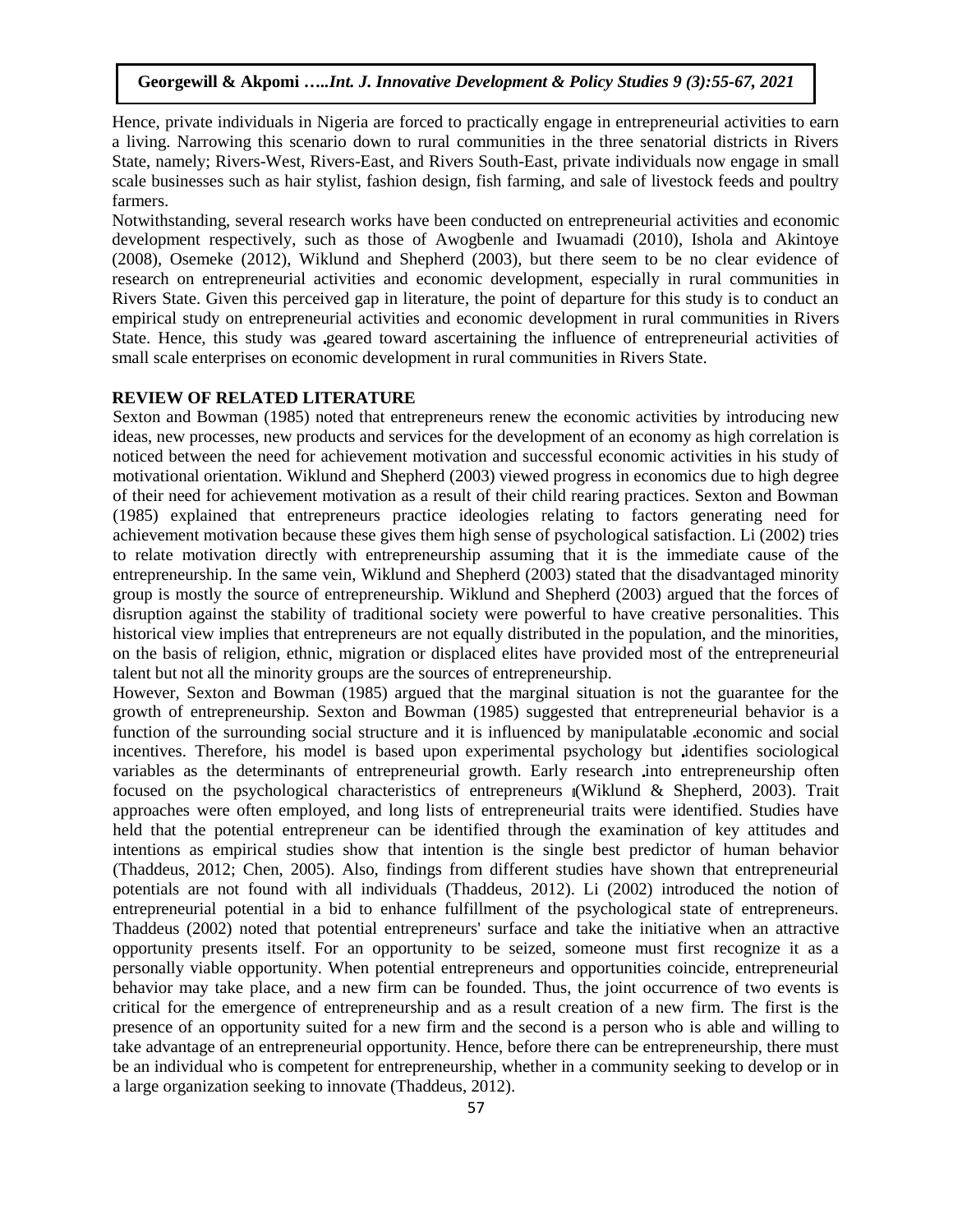Measures of entrepreneurial potential often relate to various personality profiles and demographic characteristics with minimal predictive validity (Chen, 2005). It is surprisingly difficult to distinguish entrepreneurs from non-entrepreneurs. It is even more difficult to differentiate the potential entrepreneur, if we rely on personality or demographic data. Although it has been claimed that personality factors have the least predictability, yet there are good number of studies to prove that personality factors or characteristics or otherwise known as competency, could well be used to predict entrepreneurship in a given group. The influence of an entrepreneur is addressed by the competency approach from a process or behavioral perspective (Li, 2002). Entrepreneurial competencies are considered a higher-level characteristic encompassing personality traits, skills and knowledge, and therefore can be seen as the total ability of the entrepreneur to perform a job role successfully. Chen (2005) revealed competencies are seen as behavioral and observable but only partly intra-psychic characteristics of an entrepreneur. Consequently, competencies are changeable and learnable, allowing intervention in terms of the selection, training and development of entrepreneurship. The relevance of the theory to this study is that it emphasizes achievement motivation which is the most prominent determinant of entrepreneurial development. If a society has a poor score on achievement motivation, a low level of entrepreneurship development is expected. In the same vein, Dan' Azumi (2010) noted that entrepreneurship is a process of identifying, developing and bringing a vision of life.

Dakare, Osifia and Ogbjafor (2011) posit that entrepreneurship involves individual ability to turn ideas into action, which includes creativity, innovation and risk taking, as well as the ability to plan and manage projects in order to achieve objectives. Olokundu (2017) asserted that the French economist Richard Cantillion and Jean Baptise were the first to have used the term "entrepreneur " as a technical concept. Cantillon in his definition referred to the entrepreneur as the agent who organizes factors of production with the aim of creating a new product, while Jean- Baptise incorporated the concept of leadership, in defining an entrepreneur as one who organizes individuals, in order to create a useful product. It was Joseph Schumpeter who clearly associated entrepreneurs with the concept of innovation and economic development, defining an entrepreneur as the one responsible for organizing all factors of production to create quality products, while maximizing the employment of resources to achieve high productivity (Shaw, 2011). Entrepreneurship is the phenomenon associated with entrepreneurial activities. Entrepreneurial activity is the enterprising human action in pursuit of the generation of value, through the creation or expansion of economic activity, by identifying and exploiting new products, processes or markets (OECD, 2001).

The above definition makes clear that actions that identify and exploit new products, processes or markets can be considered as entrepreneurial activities. Specific actions that are mentioned by Ahmed and Seymour (2008) are the entry of new markets, the creation of new products or services, and the innovation required for different business activities. He also describes some more activities that entrepreneurs engage in, like innovation, organization creation, risk taking, and the startup of new ventures. These activities are important in order to create value and constitute growth. Creating value also includes the creation of jobs. In this, Ahmed and Seymour (2008) distinguishes between 'subsistence entrepreneurs', 'social entrepreneurs' and (normal) 'entrepreneurs ". People creating little personal and little value for others are called the 'self employed ' or 'subsistence entrepreneurs '. People who are creating value primarily for other people are referred to as ' social entrepreneurs ' and people creating both value for themselves and for others are labelled as (normal) 'entrepreneurs ' (Ahmed & Seymour, 2008). Entrepreneurship development in agrarian sector is regarded as one of the major requirements and developing entrepreneurial potential among the farm graduates has been attracting the interest of policy makers, educationalists and development agencies in recent years. Indeed, entrepreneurial education is a tool for eradicating graduate unemployment and there is evidence that promoting entrepreneurship can solve the problem of unemployment. Yet, unemployment thrives among young agriculture and allied graduates. Entrepreneurship enhances the individual and collective capacity of rural youth to implement sustainable rural enterprises.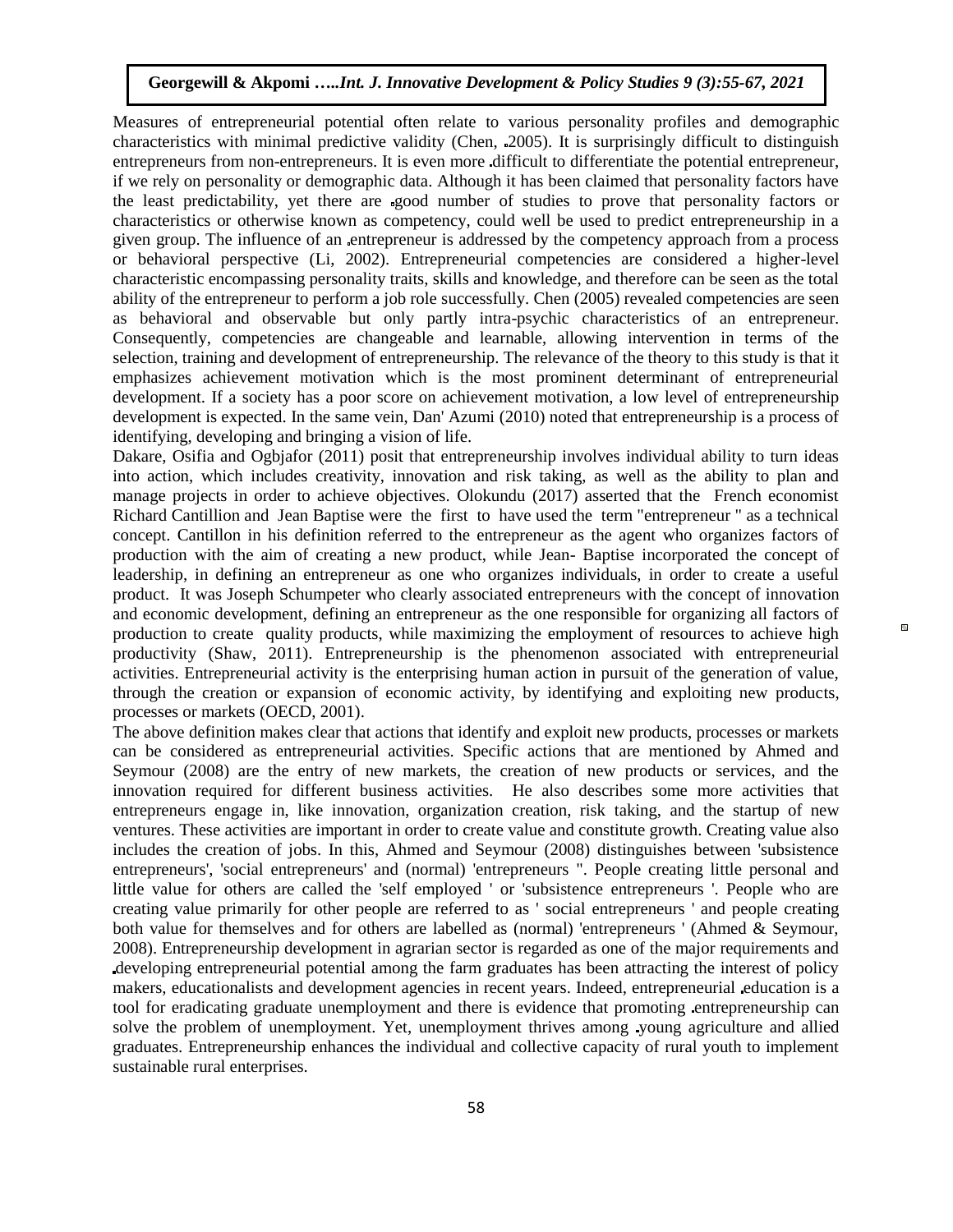Entrepreneurial programmes are avenues through which people are prepared to become entrepreneurs. Nigeria possesses the ability to develop its fish supply for the teeming population and make up for its enormous fish shortage of 400,000 metric tons (Food and Agricultural Organisation of United Nations, 2006). Aquaculture development to a large extent hinges on superb quality, cheap and enough fish-feed and fingerlings delivered to consumers every year. Production of fish feed in Nigeria has risen from 3 million in 2000 to about 30 million in 2005, and 55 million in 2007 (Federal Department of Fisheries, 2008). Despite the increase, fish farmers are faced with the problem of inadequate supply and expensive cost per unit in fish feed and their enterprises. Both result in inexpensive input cost and a resulting high fish cost in the market as a proteinous food. The job of meeting the increasing demand for fish feed is by locally producing such fish feed in the country. Local fish-feed ventures are viewed as an open method due to the simplicity of non-scarcity of home resources and free farmers' access. To achieve this, strategies such as input subsidies, price policies, liberalization by governments and individuals, and production credit, have been adopted (Foraminifera Market Research, 2016) to increase the production and performance of these firms. Since the history of design, numerous developments have experienced a fruitful advancement process and were broadly advertised in gratitude for great usefulness and the capacity to make esteem. Innovation is certainly essential for the future improvement of style industry as competitive businesses. After some time, the entrepreneurs' job in the economy and their commitment to financial change, just as their innovativeness, advancement, enterprising and administrative perspectives changed. Style and clothing structure pioneering instruction should be arranged in connection to the training of the endeavor, for the venture and through the organization.

Design and clothing design is a specific division which requires the hopeful business people to be acquainted with the design enterprise and design pioneering attributes, for example, Ability to build up a style that is particular, steady and new ability to deal with the procedure of correspondence on which design depends ability to oversee key and showcasing issues. Entrepreneurial education for the enterprise incorporates granting learning and abilities required to begin and develop the endeavor. It Incorporates business instruction through a program of activity discovery that manages certifiable issues and embraces huge numbers of the enterprise training standards (Kirby, 2002). Fish is staple nourishment for some Nigerians. Fish utilization represents over 40% of the protein sources devoured in the nation. The utilization of fish has appeared upward development pattern with a yearly utilization of about 3.2 million metric tons, of which 2.1 million metric tons are imported every year. Nonetheless, since the start of the Millennium Nigeria has seen the aquaculture subsector experience development and advancement. Nigeria presently positions among Africa's biggest makers of fish, just second to Egypt, whose aquaculture items have Nigeria as its fundamental African market goal. The Nigerian government is anxious to decrease the country's import charges, and has guided fish merchants to actualize in reverse joining into business aquaculture. This has expanded speculation into aquaculture since 2016. The most refined fishes are catfish and tilapia, however the nation has nature to help the cultivating of other tropical species in both new and marine water situations. At present, a couple of Dutch private area SMEs and multinationals are exceptionally dynamic in the aquaculture esteem chain (fish seeds and seed generation innovation, fish creation and RAS innovation and fish sustains) (worldfishcenter.org & fao.org, 2019). There are varying opportunities for individuals and the national development as a whole such

as, Nigerians as of now have a high inclination for reasonable fish protein, Fast developing populace anticipated to reach more than 250 million out of 2030, Growing economy with a normal GDP development rate of over 2 percent and per capita GDP of#2388 anticipated to approach #3000 in 2023, aquaculture will improve the circumstance of youth business and movement, Strong requirement for reasonable innovation, information and data sources that could improve the supportability of the aquaculture business, Good number of aquaculture ventures are requesting productivity improvement arrangements in the part of seeds, encourages, veterinary information sources, coordinations and production offices, Government of Nigeria is centered around utilizing agribusiness to expand economy where aquaculture is additionally viewed as a noteworthy angle for youth contribution .Fish farming potentially provides high economic returns and social benefits. . This means it can greatly benefit the poor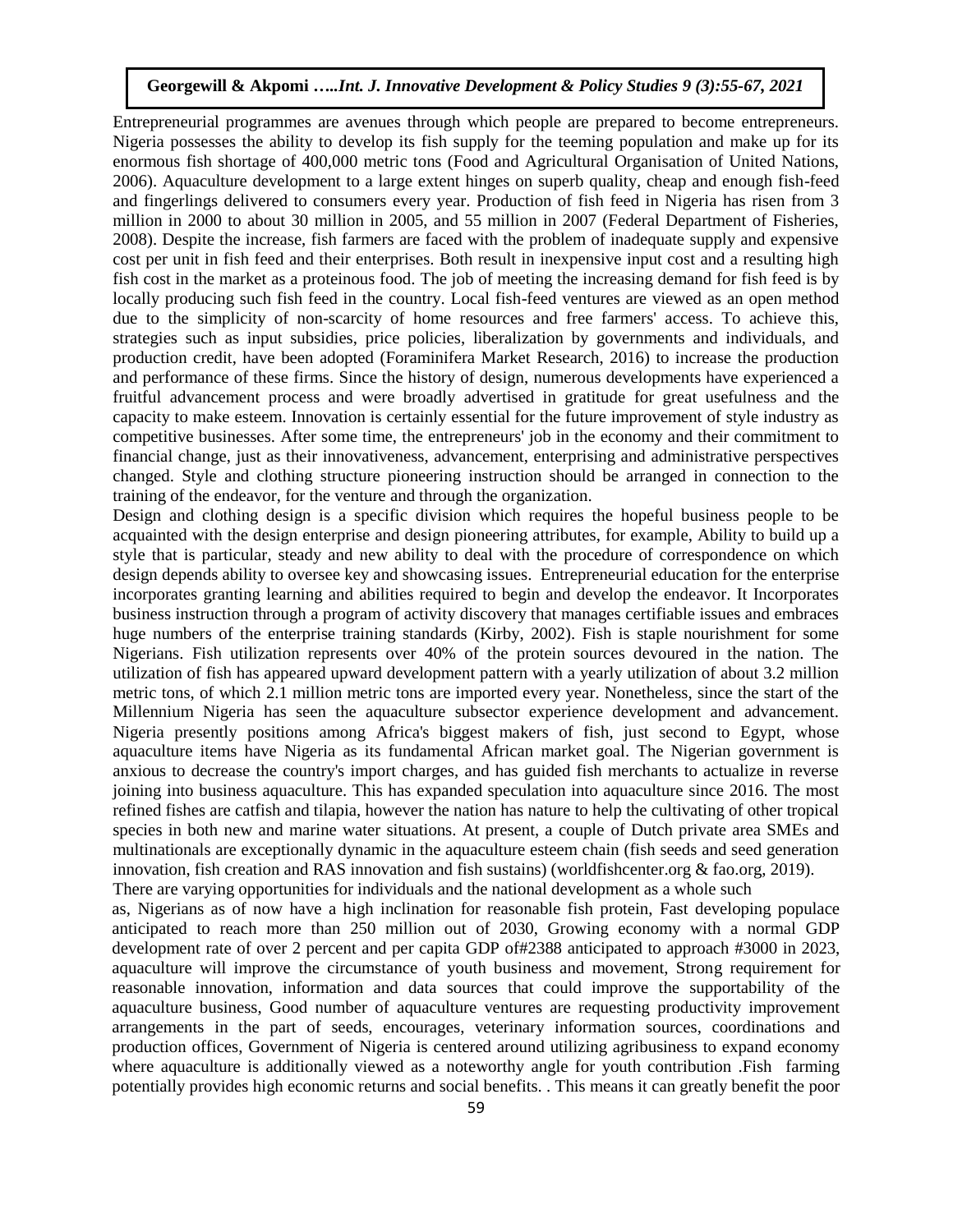through meeting their needs, including food security, poverty reduction, sustainable livelihoods, and community development. According to the National Informatics Centre(2007) fish farming as a form of aquaculture is gaining increasing importance for employment creation and income generation, particularly in the socio – economically weaker communities of fisherman, which represents the poorest sections of the society in many developing countries. Central Bank of Nigeria ,2015 ,stated that fisheries including aquaculture , contributed 0.5 percent to the gross domestic product(GDP) of Nigeria.

The business can possibly differentiate the Nigerian economy and become one of its principle drivers, if Government and different partners would contribute and open up the chances to the pool of abilities accessible in Nigeria. Nigeria has a huge populace base, 62 percent of which are 24 years and beneath this is a gigantic repository of potential gifts, work and customer showcase.

- a. About 40 percent of her populace is urban tenants, containing a rich privileged and an expanding working class whose spending influence is okay.
- b. Nigerians know and love style from their movements, get-togethers and the media a decent inspiration for purchasing up brands.
- c. Nollywood is a solid media outlet and offers a potential market for the Nigerian design industry. With the correct ventures it could add to the revitalisation of the article of clothing and material enterprises as well.

There are developing open doors in the yearly style weeks sorted out both in Nigeria and globally (Nigerian fashion industry, 2019). Kabeer and Mahmud (2004) argue that the fashion industry has made a significant contribution not only to economic growth and export earnings in the country, but also to poverty reduction. The activities in the plan challenged/tasked the ingenuity and inventive skill of the individuals. This early period witnessed an economic development ideology of industrialization as the ultimate source of economic growth, and industrialization itself as the support institutions and other incentives created by the government notwithstanding, policy instability and reversals in addition to high turnover and frequent changes in government have impacted negatively on the success of the primary institutions responsible for policy formulation, monitoring and implementation resulting in distortions in the macro-economic structure, low productivity and dismal success of small and medium scale enterprises (Nwachukwu, 2012).

Entrepreneurial activities take place within a framework of forces that constitute the system environment, which are either external or internal. A critical issue in the entrepreneurial activities and growth is a firms' ability to adapt its strategies to a rapidly changing system environment to which the entrepreneurs' role is critical to the success or failure of such firm (Amadasun, 2003) For the entrepreneur to be successful, he must be able to identify and find a useful niche within the large environment where it takes its risk, make strategic business plan and take/implement decisions. The various institutions and forces which determine the success or failure of the entrepreneur is its habitat also referred to as ecosystem or critical factors affecting the entrepreneurship which is equally dependent on the stability of the environment within which he operates; stability of environment exists in various degrees. For government entrepreneur development programmes to survive in these varying degrees depend on strategic management of the environment (Banabo & Ndiomu, 2011). Generally, the internal forces that the business ecosystem entrepreneur must face and take strategic action to adapt in Nigeria are controllable, while the external forces are generally uncontrollable. Banabo and Ndiomu (2011) noted that various schemes that have contributed to the growth of Small and Medium Scale Enterprises in Nigeria. The industries credit scheme (ICS) was introduced in 1971 as a revolving grant by the federal and state governments in Nigeria to assist in meeting the credit needs of small and medium scale enterprises on a relatively more liberal condition than in private leading institutions which is part of what gave rise to the introduction of National Directorate of Employment (NDE). Tende (2014) revealed that the Nigerian government(s), particularly since the structural adjustment programme (SAP) of mid 1980s, have put in place policies and programmes aimed at entrepreneurship development, as a means of employment generation, poverty alleviation and rapid economic development, which brought about Youwin (Youth Enterprise with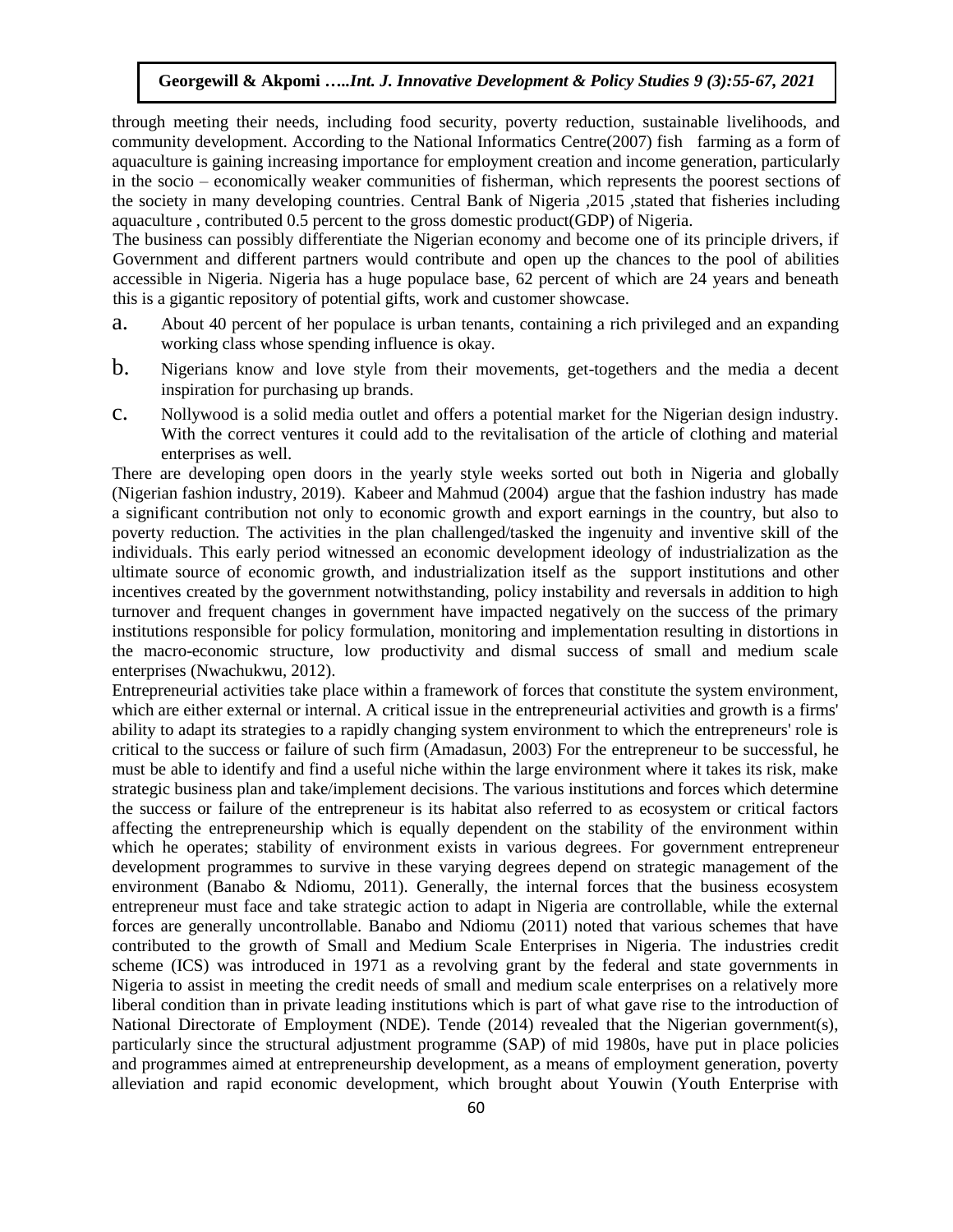Innovation in Nigeria).The Youth Enterprise with Innovation in Nigeria programme is a collaboration of the Federal Ministries of Finance, Communication Technology and Youth Development to organize an annual Business Plan Competition (BPC) for aspiring young entrepreneurs in Nigeria (Tende, 2014).

The programme provides a one-time Equity Grant lofN1million - NIO million to 1,200 selected aspiring entrepreneurs to start/expand their business concepts and mitigate start up risks; and to further generate some 80,000 -110,0Ö0 new jobs for unemployed Nigerian youths over a three-year period (Akande and Okuwa, 2009). The government's focus on this program despite a tight budget is part of the pro-people efforts of this budget to support our youth (Bygrave & Minniti, 2000). Tende (2014) noted that an arm of the Youth Enterprise with Innovation in Nigeria programme (Youwin) is the Growing Girls and Women Initiative in Nigeria (G-WIN) which was launched in 2013 to integrate our women and girls into key sectors of the economy through budgetary initiatives has yielded positive results and generated interest across the board. Ahiauzu (2016) argued that in 2015, the government continued to expand this program. In addition to the original five ministries, the Ministry of Environment has also has now signed a Memorandum of Understanding (MOU) to join G-WIN which was made effective in 2015 and discussions are ongoing with other Ministries and the private sector for partnership. Working with the private sector, the government continued to improve market outreach, produce storage, and strengthen agricultural insurance. As part of its policy objectives to promote a comprehensive, multi-sectoral response to youth issues and concerns in the country; and to promote the harmonization of other policies, programmes, strategies and youth-related research; the Ministry of Youth helped implement active policies for using remittances as vehicles to steer youth employment.

## **Statement of the Problem**

One of the major challenges facing Rivers State and its rural communities is poverty. It has been so endemic as a result of the high rate of unemployment that has become the major characteristics of the state. Unemployment is a major problem especially among the youths who are all waiting for white collar and government jobs which appear not available. The goal of addressing poverty might remain elusive unless much emphasis is laid down on the development of entrepreneurial skills (Akpomi, 2009). Most Nigerian tertiary institutions academic curricula were designed for full employment in government and private organizations. The expansion of the education sector annually, churns out new entrants into the labour market beyond the absorptive capacity of the economy, thus creating the problem of unemployment occasioned by the dearth of entrepreneurial spirit among Nigerians which is yet to be fully addressed by the government. To accelerate economic development in rural areas, it is necessary to increase the supply of entrepreneurial activities such as fish farming and fashion designing in the rural communities in Rivers State. These entrepreneurial activities would help in bridging the gap in the challenges of unemployment and therefore reduce poverty in the rural communities in Rivers State.

# **Purpose of the Study**

The purpose of this study was to examine the perceived influence of Entrepreneurial Activities of small scale Enterprises on Economic Development in Rural Communities in Rivers State. Specifically, the study sought to:

- l. Determine the extent fashion design enterprises have influenced economic development in rural communities in Rivers State.
- 2. Determine the extent fish farming enterprises have influenced economic development in rural communities in Rivers State.

## R**esearch Questions**

The following research questions guided the study:

- 1. To what extent have fashion design enterprises influenced economic development in rural communities in Rivers State?
- 2. To what extent has fish farming enterprises influenced economic development in rural communities in Rivers State?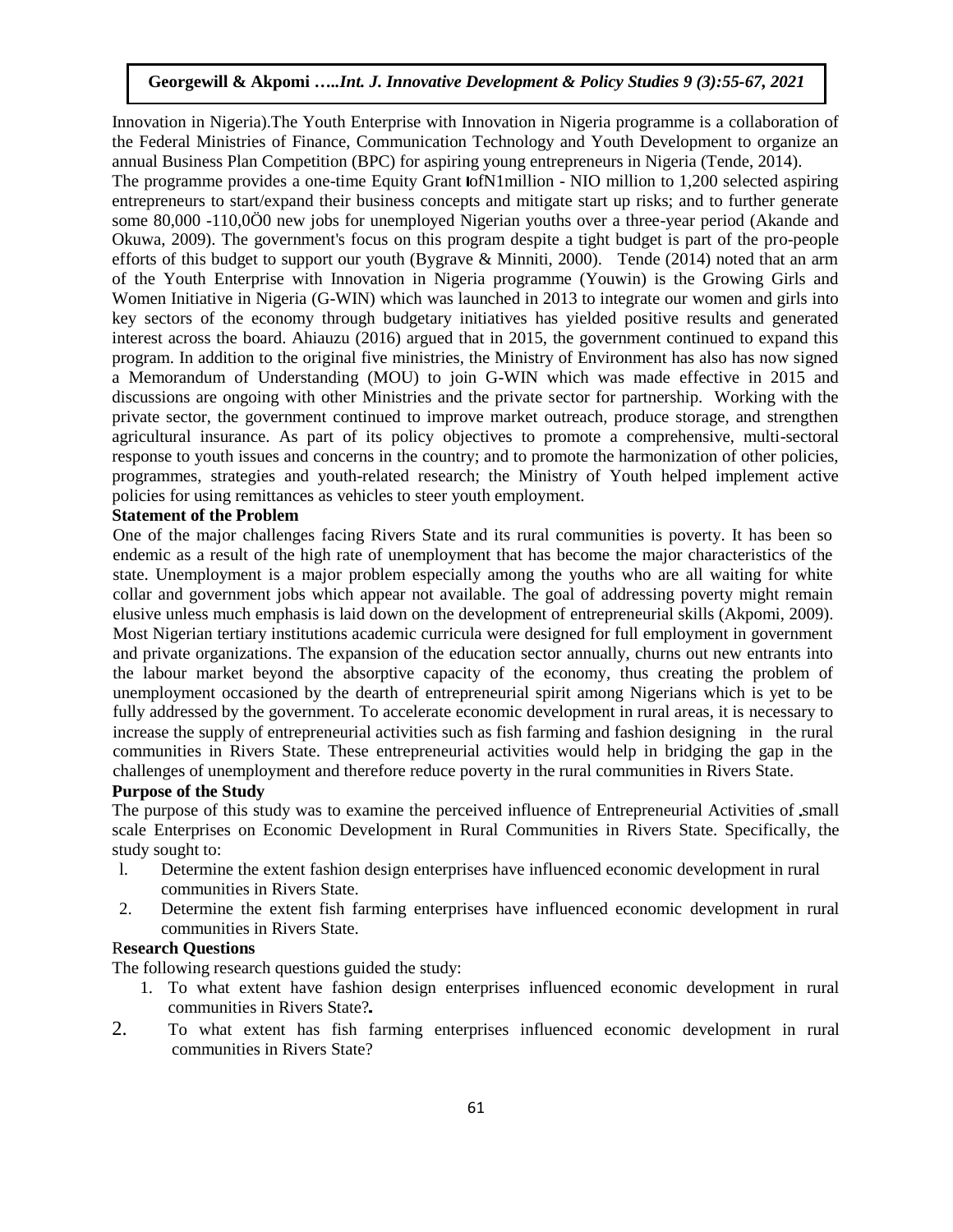#### **Hypotheses**

The following null hypotheses were formulated to guide the study and were tested at 0.05 level of significance:

- 1. There is no significant relationship between fashion design enterprises and economic development in rural communities in Rivers State.
- 2. There is no significant relationship between fish farming enterprises and economic development in rural communities in Rivers State.

#### **METHODS**

This study adopted the correlational research design. This type of design seeks to establish the relationships that exist between two or more variables (Ahukannah & Ugoji, 2017). The intent is to establish the relationships between influence of entrepreneurial activities of small scale enterprises and economic development in rural communities in Rivers State. Also, the correlational research design was considered suitable for this study since data was collected through questionnaires to gather information from selected small scale enterprises for economic development. The study was carried out in rural communities in the twenty-three Local Government Area of Rivers State, which is stratified into the three Senatorial Districts in Rivers State. However, the target population comprises of 331 registered small scale enterprises in the 9 Local Government Areas in Rivers State, especially the operators of fashion and designing and fish farming enterprises in 9 Local Government Areas of the 3 Senatorial Districts in Rivers State, while the ones that were not registered were not used. The sample size for the study was 169 respondents who are registered operators of small scale enterprises in the 9 Local Government Areas in Rivers State, made up of 88 fashion designers and 81 fish farmers in 9 Local Government Areas selected from the 3 Senatorial Districts in Rivers State. Simple random sampling technique was used to select the sample size of the study. Table 1 below shows the sample distribution.

| S/N | <b>Local Government Area</b> | <b>Entrepreneurial activities</b>  | <b>Sample</b>       |     |
|-----|------------------------------|------------------------------------|---------------------|-----|
|     |                              | <b>Fashion</b><br><b>Designers</b> | <b>Fish Farmers</b> |     |
|     | <b>AKUKU-TORU</b>            | 8                                  | 11                  | 19  |
| 2   | <b>ASARI-TORU</b>            |                                    | 6                   | 13  |
| 3   | <b>DEGEMA</b>                | 10                                 | 4                   | 14  |
| 4   | PORT HARCOURT                | 18                                 | 15                  | 33  |
| 5   | <b>OBIO/AKPOR</b>            | 10                                 | 17                  | 27  |
| 6   | <b>IKWERRE</b>               | 7                                  | 3                   | 10  |
|     | <b>OYIGBO</b>                | 12                                 | 8                   | 20  |
| 8   | <b>ELEME</b>                 | 11                                 | 9                   | 20  |
| 9   | TAI                          | 5                                  | 8                   | 13  |
|     | <b>TOTAL</b>                 | 88                                 | 81                  | 169 |

#### **Table 1: Sample Distribution**

The instrument used for data collection was a self-structured questionnaire tagged: "Influence of Entrepreneurial Activities of Small Scale Enterprises and Economic Development in Rural Communities Questionnaire (IEASSEAEDRCQ)". The instrument was structured in a 4 points rating scale of Very High Extent (VHE = 4 marks); High Extent (HE = 3 marks); Low Extent (LE = 2 marks) and Very Low Extent (VLE  $= 1$  mark). The respondents were asked to choose the option that suits their opinions. The face and content validity of the instrument was ascertained by two experts in Business Education and Measurement and Evaluation in the Rivers State University, Port Harcourt, Nigeria. To determine the reliability of the instrument, a test-retest method was used. Thus, copies of the instrument were administered to a sample of 20 small scale business owners in Okuru community in Port Harcourt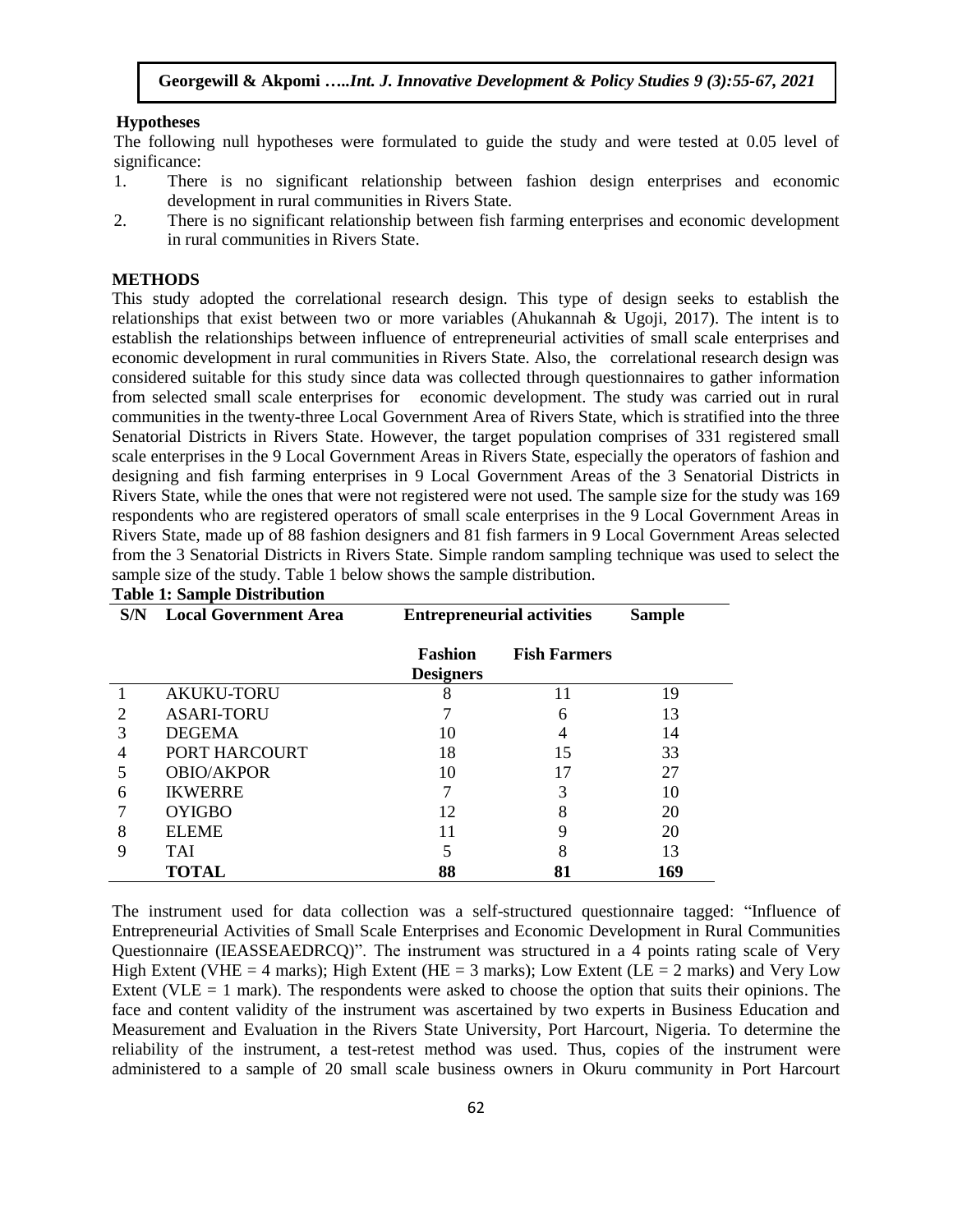Metropolis who were not part of the population of the study. After an interval of 10 days, copies of the instrument were re-administered to the same sample of 20 small scale business owners in Okuru community in Port Harcourt Metropolis. Their responses were collated, and calculated using the Pearson's Product Moment Correlation (PPMC) in which the reliability coefficient value of 0.87 was obtained thereby guaranteeing the reliability of the instrument. In collecting the data for analyses, the instrument was administered face to face to the respondents by the researcher in the 9 Local Government Areas in the 3 senatorial districts in Rivers State, with the aid of two trained research assistants per Local Government Area. The instructions about the filling of the questionnaire were carefully explained to the respondents. Administration and retrieval of the questionnaire was done within three weeks interval, and all the 331 copies distributed were properly filled and retrieved in good condition, hence the retrieval rate of the was 100%.

Research questions were analyzed using the Mean and standard deviation with the aid of the Statistical Package for Social Sciences (SPSS) version 21, while the null hypotheses were tested at 0.05 level of significance with Pearson's Product Moment Correlation (PPMC) considering the information below.

| <b>Responses</b> | Rating | <b>Boundary Limits</b> |
|------------------|--------|------------------------|
| Very high extent |        | 3.50-4.00              |
| High extent      |        | 2.50-3.49              |
| Low extent       |        | 1.50-2.49              |
| Very low extent  |        | $0.50 - 1.49$          |
|                  |        |                        |

The decision rule was based on the mean score of 2.50 and above which was the benchmark for acceptance, while any item with a mean score below 2.50 was rejected when less than the table value and rejected when greater than the table value.

# **RESULTS**

**Research Question** 1: *To what extent have fashion design enterprises influenced economic development in rural communities in Rivers State?*

| Table 2: Analysis of Fashion Design Enterprises Contribution to Economic Development |  |
|--------------------------------------------------------------------------------------|--|
| in Rural Communities in Rivers State                                                 |  |

| S/N    | <b>Fashion Design</b>                                                                                              | fx  | <b>Mean</b> | <b>SD</b> | <b>Decision</b> |  |
|--------|--------------------------------------------------------------------------------------------------------------------|-----|-------------|-----------|-----------------|--|
|        | Business creates room for innovation.                                                                              | 583 | 1.76        | .682      | Low Extent      |  |
| 2      | In carrying out my business, my<br>family's standard of living has<br>improved.                                    | 566 | 1.71        | .456      | Low Extent      |  |
| 3      | I have what it takes to effectively<br>manage my time in doing my business<br>to reduce poverty                    | 576 | 1.74        | .513      | Low Extent      |  |
| 4      | Business serves as the key to self-<br>reliance.                                                                   | 609 | 1.84        | .675      | Low Extent      |  |
| 5      | Like other businesses, my line of<br>business has its own risk, but I<br>succeed anyway by being more<br>creative. | 606 | 1.83        | .376      | Low Extent      |  |
|        | <b>Grand Mean</b>                                                                                                  |     | 1.78        |           |                 |  |
| $\sim$ | $\sim$ $\sim$<br>$\mathbf{r}$ $\mathbf{r}$ $\mathbf{r}$                                                            |     |             |           |                 |  |

**Sources:** Field Survey, 2019.

The result in Table 1: reveals that all the items had mean below the cut – off point of 2.50. This revealed that fashion design enterprises influence economic development to a low extent in rural communities in Rivers State.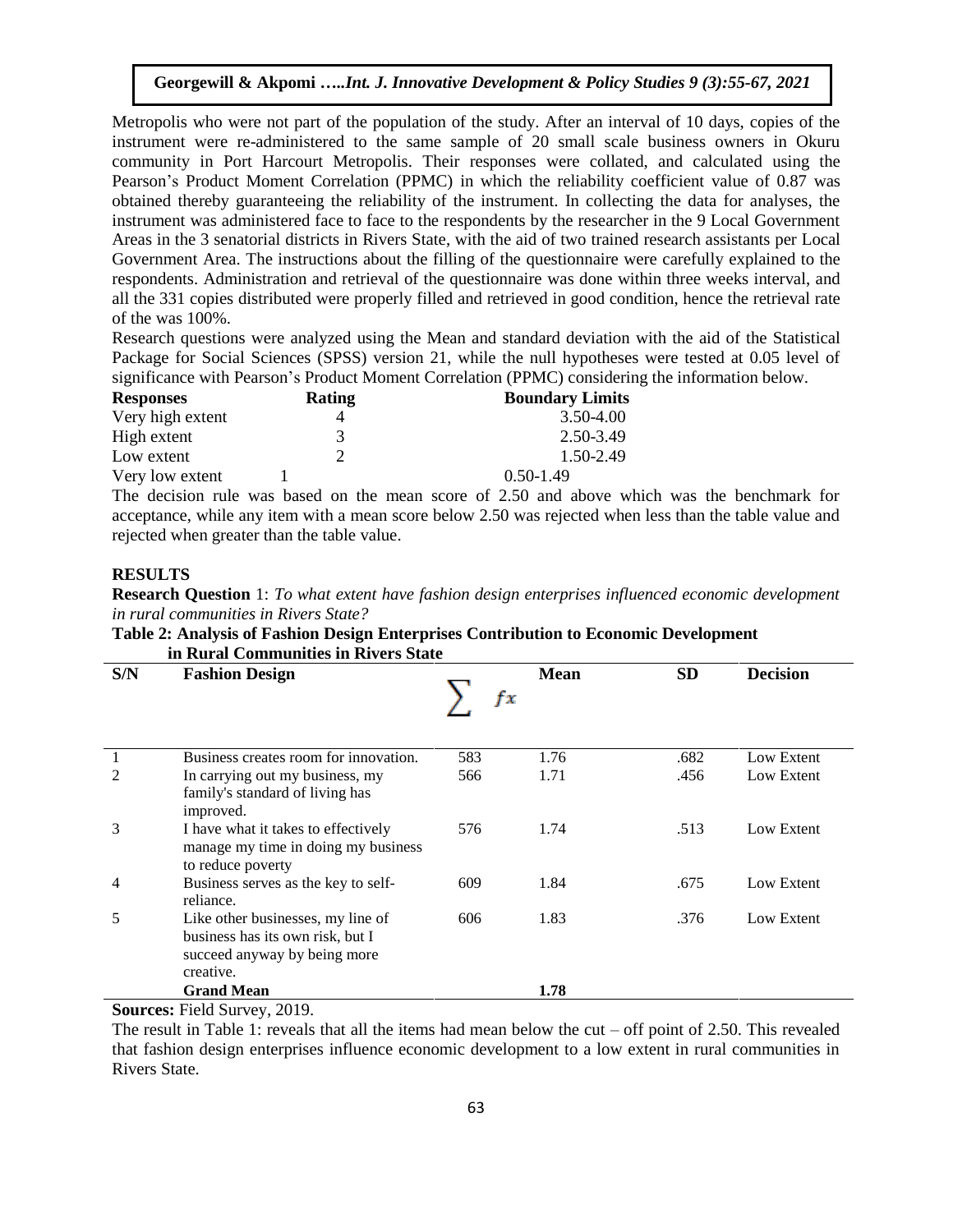**Georgewill & Akpomi …***..Int. J. Innovative Development & Policy Studies 9 (3):55-67, 2021*

**Research Question** 2: *To what extent has fish farming enterprises influenced economic development in rural communities in Rivers State?*

**Table 3: Analysis of Fish Farming Enterprises Contribution to Economic Development**

|        | III Kural Communities in Kivers State                                                                  |     |             |           |                 |  |  |  |
|--------|--------------------------------------------------------------------------------------------------------|-----|-------------|-----------|-----------------|--|--|--|
| S/N    | <b>Fish Farming</b>                                                                                    | fx  | <b>Mean</b> | <b>SD</b> | <b>Decision</b> |  |  |  |
| 6      | This business will lead to food<br>security and rapid economic<br>development in rural<br>communities. | 583 | 1.76        | .682      | Low Extent      |  |  |  |
| 7      | This business reduces crime rate<br>amongst the youths in the<br>communities.                          | 566 | 1.71        | .456      | Low Extent      |  |  |  |
| 8      | The need to earn a living is what<br>prompted me into starting this<br>business.                       | 576 | 1.74        | .513      | Low Extent      |  |  |  |
| 9      | My business promotes the<br>development of small and<br>medium scale enterprises<br>$(SMEs)$ .         | 609 | 1.84        | .675      | Low Extent      |  |  |  |
| 10     | I have enough information to<br>make my business succeed and<br>alleviate poverty.                     | 702 | 2.12        | .773      | Low Extent      |  |  |  |
|        | <b>Grand Mean</b>                                                                                      |     | 1.83        |           |                 |  |  |  |
| $\sim$ | 0.10<br><b>110</b>                                                                                     |     |             |           |                 |  |  |  |

 **in Rural Communities in Rivers State**

Sources: Field Survey, 2019

The result in Table 2: reveals that all the items had mean below the cut – off point of 2.50. This revealed that fish farming enterprises influence economic development to a low extent in rural communities in Rivers State.

# **Hypotheses Testing**

**H01:** There is no significant relationship between fashion design enterprises and economic

development in rural communities in Rivers State.

To test the above hypotheses, a correlation coefficient between fashion design and economic development was computed using Pearson's Product Moment Correlation Coefficient (PPMC) and the result is present on the table below.

#### **Table 4: Correlation of Fashion Design Enterprise and Economic Development in Rural Communities in Rivers State.**

| <u>Communication in Auto Deave</u> |     |      |           |      |     |       |        |                 |
|------------------------------------|-----|------|-----------|------|-----|-------|--------|-----------------|
| <b>Variable</b>                    | N   | х    | <b>SD</b> | A    | Df  | r-cal | r-crit | <b>Decision</b> |
| <b>Fashion Design</b>              | 331 | 1.83 | .376      | 0.05 | 299 | 0.519 | 0.000  | Reject Ho       |
| Economic<br>development            |     | 1.83 | .532      |      |     |       |        |                 |

From Table1, the r-cal of 0.519 as against the r-crit. Value of 0.000, at 0.05 level of significance. It would be seen that fashion design when correlated against economic development revealed that a significant relationship exists between fashion design and economic development.

**H02:** There is no significant relationship between fish farming enterprises and economic development in rural communities in Rivers State.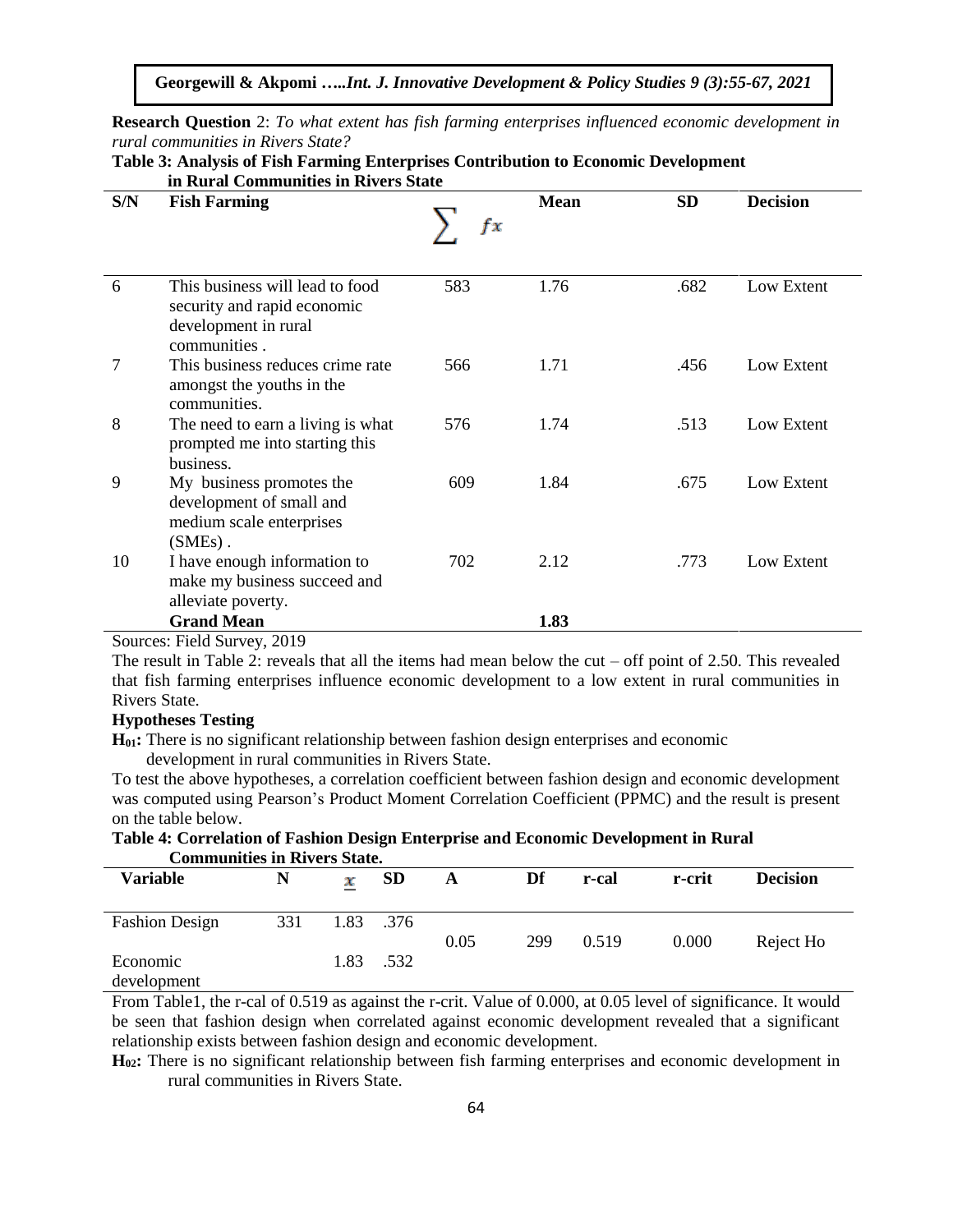| Table 5: Correlation of Fish farming and Economic Development in Rural<br><b>Communities in Rivers State</b> |     |      |           |      |     |       |        |                 |
|--------------------------------------------------------------------------------------------------------------|-----|------|-----------|------|-----|-------|--------|-----------------|
| <b>Variable</b>                                                                                              | N   | x    | <b>SD</b> | A    | Df  | r-cal | r-crit | <b>Decision</b> |
| Fish farming                                                                                                 | 331 | 2.12 | .778      | 0.05 | 299 | 0.426 | 0.000  | Reject Ho       |
| Economic<br>development                                                                                      |     | 1.77 | .617      |      |     |       |        |                 |

This hypothesis was tested using Pearson Product Moment Correlation Coefficient (PPMC) and the table

below is as presented below:

The Table 5 reveals that there is a positive significant relationship of the two variables with a coefficient of 0.426 and a 0.000 which is less than 0.05 alpha level. It would be seen that there is a positive significant relationship between fish farming enterprises and economic development in rural communities in Rivers State.

#### **DISCUSSION OF FINDINGS**

## **Fashion Designing Enterprises and Economic Development**

The result revealed that there is a significant relationship between fashion design enterprises and economic development in rural communities in Rivers State. The deduction from the analysis revealed that the mean values were low below the criterion mean of 2.50. The analysis also revealed that fashion design enterprises in rural communities in Rivers State were challenged by linkages, inadequate labour training, outdated equipment, poor infrastructure and relatively low inventive capitalists' interest in economic development in rural communities by investors. In agreement with the result, Kabeer and Mahmud (2004), opined that the fashion industry has made a significant contribution not only to economic growth and export earnings in the country, but also to poverty reduction. The majority of the workers come from poorer households and the poorer districts in rural communities, the designers have low levels of education and their families are often landless and in food deficit for some of the year. Kabeer and Mahmud (2004) further suggest that he wages women are able to earn in the garment industry are higher than in the available alternative forms of employment, which enable them to support themselves and one other adult at levels of living above the poverty line. The fact that many workers remit part of their income to the countryside suggests that it is indeed being used to support their families. The result of the hypothesis showed that there is a significant relationship between fashion design enterprises and economic development in rural communities in Rivers State. It revealed that the calculated v- value is greater than the critical r-value at 0.05 level of significance and 299 degree of freedom. Nigerian Fashion Industry (2009) opined that the fashion design business if very well created has the potentials of producing numerous gainful organizations and giving an assortment of employments to a large number of Nigerians, particularly the adolescents, thereby decreasing the high youth joblessness rate.

#### **Fish Farming Enterprises and Economic Development**

The result revealed that there was a significant relationship between fish farming enterprises and economic development in rural communities in Rivers State. The deduction from the analysis revealed that the mean values were low below the criterion mean of 2.50. The analysis also revealed that the value of fish produced significantly reduced poverty in fish farming households in rural communities in Rivers State. In agreement with the result, Food and Agriculture Organization (2007), opined that fish farming potentially provides high economic returns and social benefits. This means it can greatly benefit the poor through meeting their needs, including food security, poverty reduction, sustainable livelihood, and community development. The result of the hypotheses indicated that the calculated r-value was greater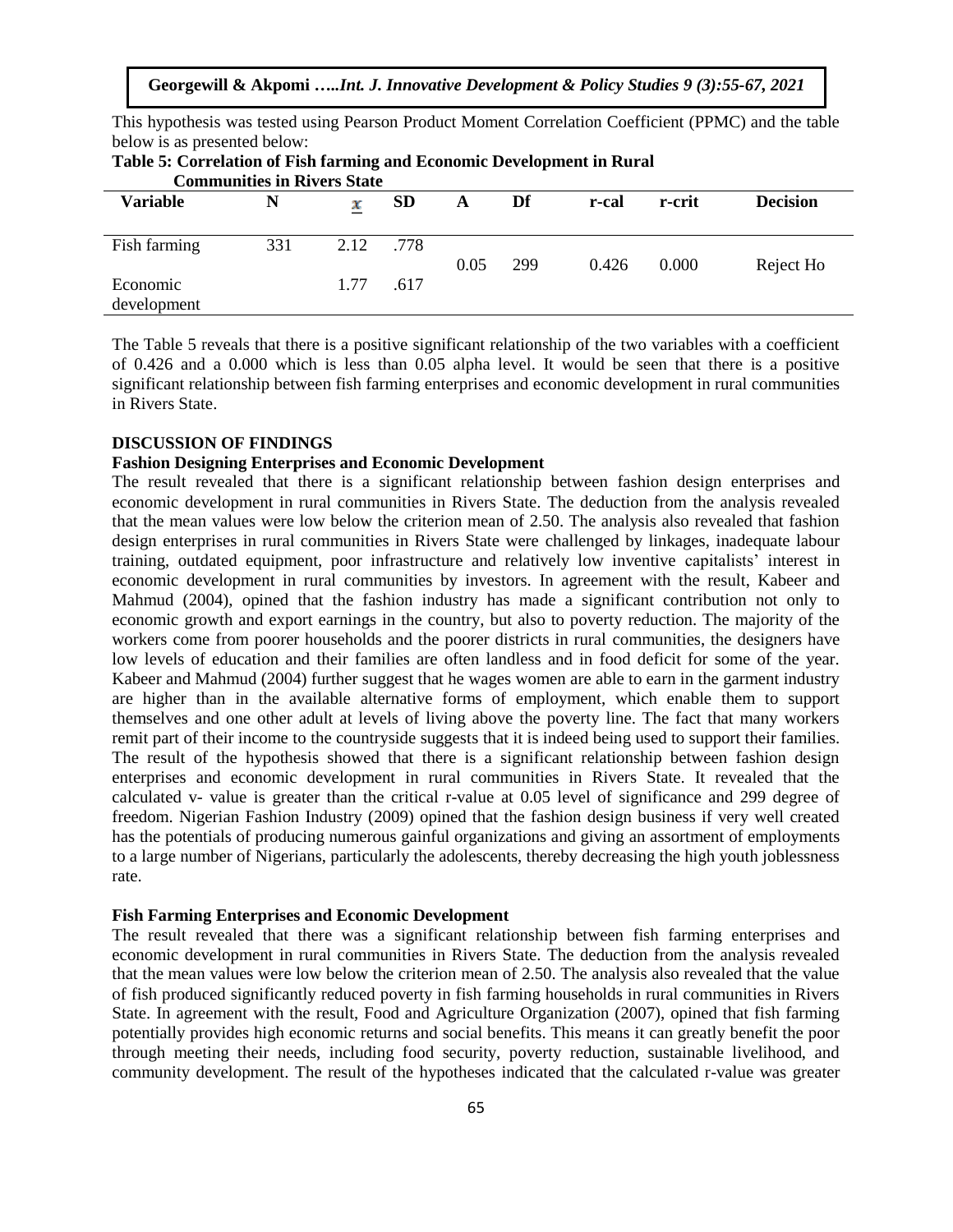than the critical r-value at 0.05 level of significance and 299 degree of freedom. The deduction from that is that there is significant relationship between fish farming enterprises and economic development. National Informatics Centre (2007) stated that fish farming can foster poverty alleviation through providing employment opportunities.

## **CONCLUSIONS**

From the data analysis and findings, the study concluded that fashion design enterprises and fish farming enterprises have positive relationship with economic development in rural communities in Rivers State.

# **Recommendations**

From the findings and conclusion drawn, the following recommendations were made:

- 1. Capital should be made available to small scale enterprises by the State and Local Governments for business diversification.
- 2. Financial institutions should give soft loans to small scale enterprises for business expansion and growth.
- 3. The Local Government should come up with more programmes to provide training of the interested populace in all aspects of entrepreneurship, since this can foster economic development in the rural communities in rivers state.

#### **REFERENCES**

Ahmad, N. & Seymour, R. G. (2008). Defining entrepreneurial activity: Definitions supporting frameworks for data collection. *University of Sydney, Australia.*

- Ahukannah, L.I. & Ugoji, E.I.(2017). Guide to Research in Business Studies and Education, Owerri: *Eastern Polytechnic Published Ltd.*
- Akpomi, M. E. (2009). Achieving millennium development goals (MDGs) through teaching entrepreneurship education in Nigeria higher education institutions (HEIs). *European Journal of social sciences*, 8(1), 154-157.
- Amadasun, B.A. (2003). Entrepreneurial roles and factors affecting entrepreneurship. *Journal of Professional Administration, 5*(2)*, 81-98*.

Awogbenle, A.C. & Iwuamadi, K.C. (2010). Youth unemployment: Entrepreneurship development programme as an intervention mechanism. *African Journal of Business Management, 4*(6), 831-835.

- Ewubare, D. & Ozor, J. U. (2018). Internal journal of advanced studies in Ecology, development and sustainability 5 (1).
- Federal Department of Fisheries (FDF) (2008). Fisheries statistics of Nigeria. Federal Department of Fisheries, Abuja.
- Idam, L. E. (2014). Entrepreneurship development in Nigeria: A review. *Journal of Business and Management, 16* (1), 2319-7668.
- Idam, L. E. (2014). Entrepreneurship development in Nigeria: A review. *IOSR Journal of Business and Management. 16*(1), 01-07

Ishola R. & Akintoye, O. (2008). Reducing unemployment through the informal sector: A case of Nigeria. *European Journal of economics, finance and Administrative Science.*

Iwayemi, A. (2013). Youth unemployment in Nigeria - challenges and way forward. *Paper presented at the World Bank Regional workshop on youth employment. Abuja.* Joe Peppard and Anna Rylander . *European Management Journal*, 2001,vol. 19, issue 5, 510-525.

Li, J., (2002). Problems and counter measures existing in enterprise capital management. *Journal of Henan Institute of Financial Management, 5* 

- National Bureau of Statistic and Economic Development of Nigeria (2016). *Nigerian population and Development indicators: 2015/16, Nigeria.*
- OECD (2001). The well being of nations: the role of human and social capital, OECD, Paris.
- OECD (2016). *Human capital investment: An international comparison, OECD*, Paris
- OECD, (2006). Handbook of income distribution, 2015.